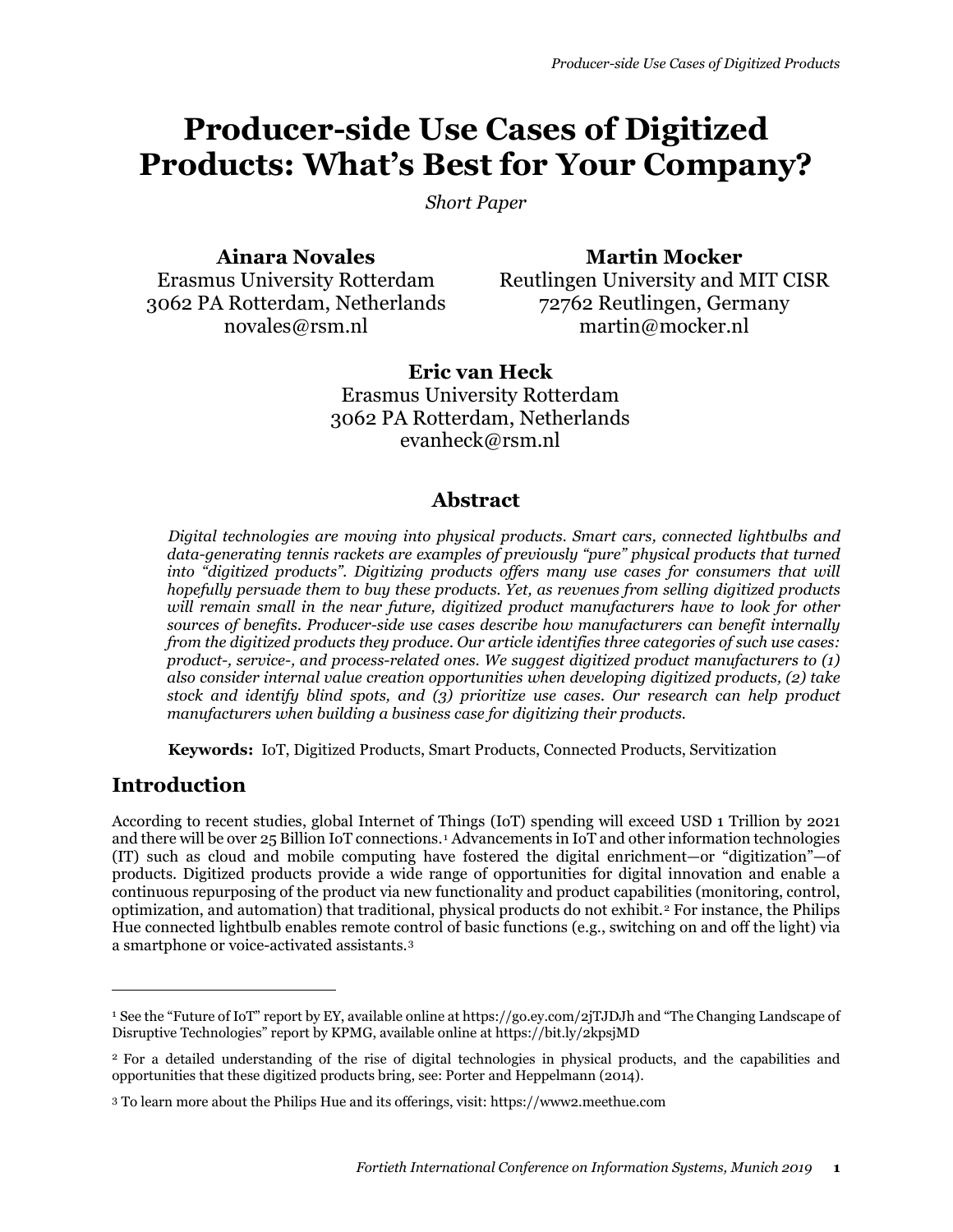However, digitized products do not only offer potentials for new use cases for product consumers, but also for producers and third party companies. For instance, "Audi Connect" connected car enables consumers (i.e. drivers) to access new product features, such as infotainment (e.g. myRoadmusic). For Audi itself, product digitization enables new business models e.g., by servitizing the car and offering sharing economy based mobility services (e.g. Audi Pool).[4](#page-1-0) Finally, a connected car also allows external third parties (e.g., insurance firms) to develop add-on services such as a pay-as-you-drive insurance by collecting data about the driver's behavior (e.g., acceleration, braking).

As described in the paper 'Do People Really Want Smarter Toothbrushes?', the development of new technologies is enabling the implementation of many new use cases that are outpacing traditional use cases and that make it much harder for producers to design and develop relevant products.[5](#page-1-1) No wonder that producers struggle with separating meaningful use cases from mere gadgets. In a previous research study, we identified that one of the biggest challenges that companies face is indeed identifying the "action potentials", i.e. the use cases that are relevant for them.[6](#page-1-2)

When thinking about customer-facing products, it's easy to only think about new use cases for the consumer of the product especially in the age of "obsession with customer satisfaction":[7](#page-1-3) how can digital technology in the product benefit the consumer? While being customer-focused is an important capability, producers should also consider internal benefits from producer-side use cases: uses of digital technologies in customer-facing products that benefit not the consumers of the product, but the producers themselves. As one interviewee (B) mentioned: "a large part of the business case has to do with savings on the company side, not with revenue from customers." Internal benefits might outweigh selling more products, as digitized offerings promise little revenue so far. According to a recent MIT CISR report, [8](#page-1-4) the median revenue share from digital offerings only accounted for 5% of the total revenue of the studied firms.

So far, very few studies have investigated the potentials (i.e. use cases) of digitized products.[9](#page-1-5) In fact, IS scholars call for more exploratory research to investigate digitized products and their use cases.<sup>[10](#page-1-6)</sup>

Based on a qualitative analysis of 19 interviews, this paper investigates the following research questions: (1) what are producer-side use cases of digitized products and (2) which use cases should producers focus on. We identify a list of 16 producer-side use cases in three categories (product-, service-, and process-related use cases) and link them to three strategic approaches (operational excellence, customer intimacy and product leadership), and provide guidelines for producers to evaluate their targeted portfolio of use cases.

### **Digitized products and their producer vs. consumer-side use cases**

Digitized products, also referred to as smart-connected products, IoT-enabled products, or cyber-physical systems, are products that contain both digital and physical components.<sup>[11](#page-1-7)</sup> The physical components comprise the tangible hardware components, such as engines or sensors, whereas the digital components

1

<span id="page-1-0"></span><sup>4</sup> For a more in depth description of these offerings, see Mocker and Fonstad (2017).

<span id="page-1-1"></span><sup>5</sup> See Hui (2014).

<span id="page-1-2"></span><sup>6</sup> Novales et al. (2016) and Roecker et al. (2017) discuss challenges regarding product digitization.

<span id="page-1-3"></span><sup>7</sup> See for instance: Bezos' Interview at the Economic Club of Washington on September 13, 2018, available at https://www.youtube.com/watch?v=xv\_vkA0jsyo.

<span id="page-1-4"></span><sup>8</sup> See Mocker et al. (2019) for further findings on the use of digital technologies for enhancing customer offerings.

<span id="page-1-5"></span><sup>9</sup> Extant studies focus on service innovation, e.g. Herterich et al. (2016) and Lehrer et al. (2018), but neglect other types of innovations. Also in practitioner literature, we did not find papers that look at use cases of digitized products holistically. Several papers study specific use cases, e.g. Ives et al. (2016) looks at enhancing customer service.

<span id="page-1-6"></span><sup>&</sup>lt;sup>10</sup> To learn more about theorizing in digital innovation and product digitization, as well as the call for more exploratory research, see Nambisan et al. (2017).

<span id="page-1-7"></span><sup>11</sup> Based on an extensive literature review, Novales et al. (2016) provide an overview of the different terms in use and identify five conceptual elements that form the building blocks of digitized products.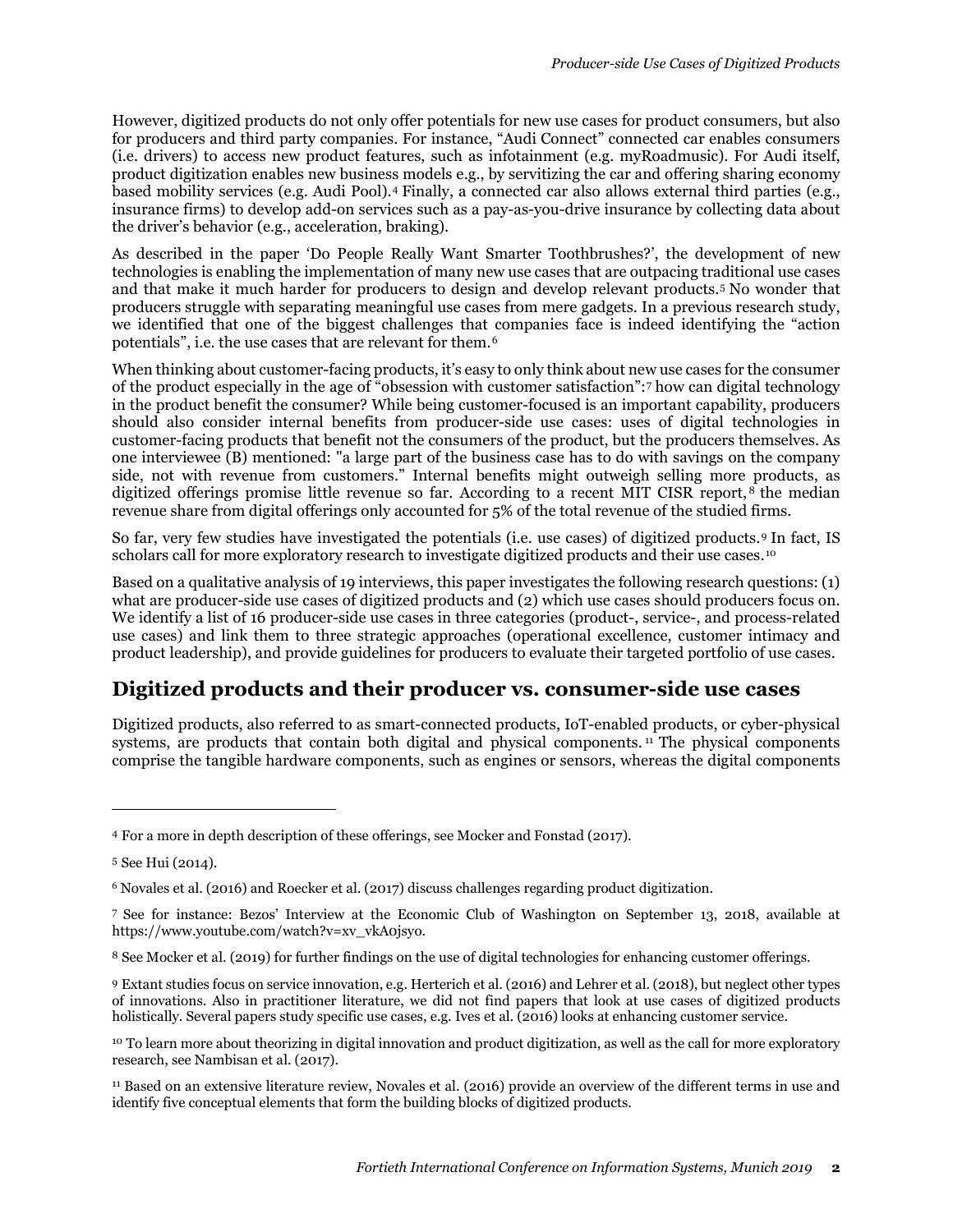represent the software embedded into the product. [12](#page-2-0) For instance, the Philips Hue connected lightbulb contains connectors and actuators as well as software algorithms and communication protocols that enable remote access and control of the product via digital means.

Firms are still in the early stages of developing and generating value from digitized products. According to a 2016 MIT report,<sup>[13](#page-2-1)</sup> although more than half of the firms interviewed believe in the value these products can generate, very few are actively using IoT (only 13%), a key technology for many digitized products. Firms still struggle with designing their digitized products and deciding how to generate value from them.[14](#page-2-2)

Besides benefiting from selling digitized products to customers, another way to create value is to focus on the internal benefits derived from enriching physical products with digital technologies. Our research looks at these producer-side use cases of digitized products, which we define based on three attributes. First, the use case has to be enabled by the digital materiality of the product. Second, use cases should be considered as action potentials that can create benefits (e.g. collecting data to provide predictive maintenance); note that use cases lead to benefits, they are not benefits themselves (e.g. saving costs is a benefit, but is not a use case). Third, the use cases should generate internal benefits for the producer (e.g., by lowering product development costs) rather than for the consumer. Some producer-side use cases that can potentially increase a producer's competitiveness (e.g., the ability to add a feature like using the smartphone to replace the car key), also enable consumer-side use cases that benefit the consumer (e.g. being able to invite guests to drive the car without exchanging a key, which might increase convenience). Note that the potentials differ for the producer and consumer (ability to add a new feature vs. ability to invite guests).

# **Three types of producer-side use cases of digitized products**

The producer-side use cases we identified from the interviews fall into three categories (see Table 1): product-, service-, and operations-related use cases. First, the digitization of products affords producers the potential to improve the product itself (e.g., by adding, complementing, extending, changing or integrating product features). Second, digitized products enable producers to servitize the product or product features, adding external-facing service offerings. Third, digitized products allow producers to improve (e.g., inform, enrich and adjust) their internal operational processes (customer/after-sales service, maintenance, sales, and product development processes) with data related to product use and performance.

| Table 1. Producer-side use cases of digitized products                                          |                                                                                                                                                                                                                                                                                                                                                                   |              |  |  |  |  |
|-------------------------------------------------------------------------------------------------|-------------------------------------------------------------------------------------------------------------------------------------------------------------------------------------------------------------------------------------------------------------------------------------------------------------------------------------------------------------------|--------------|--|--|--|--|
| Use case                                                                                        | <b>Sample Quote</b>                                                                                                                                                                                                                                                                                                                                               | <b>Firms</b> |  |  |  |  |
| Product-related use cases                                                                       |                                                                                                                                                                                                                                                                                                                                                                   |              |  |  |  |  |
| 1. Updating existing<br>product features (over the<br>air)                                      | "Everything must be connected, even up to the point that you are able to<br>update your product, () you are able to do wireless software updates<br>on your product." Firm L                                                                                                                                                                                      |              |  |  |  |  |
| 2. Modularizing the<br>product architecture by<br>reusing digital components<br>across products | "The reuse of technology is something that haunts us, because the IT vision<br>is similar for all business units, the primary function is where there is a<br>difference. $()$ [Product A] protects, [product B] regulates the speed of a<br>pump, [product C] monitors and visualizes data But everything related<br>to the IT world is fully crosswise." Firm M | M: P         |  |  |  |  |
| 3. Improving product<br>design based on product<br>use data                                     | "We collect information () to provide a better solution, by getting some<br>knowledge about how our products are being used. Then we are also<br>capable of providing an even better product." Firm G                                                                                                                                                             | B:G          |  |  |  |  |
| 4. Extending product<br>functionality by adding new<br>(previously impossible)<br>features      | "The new model will be automatically able to detect parking and driving<br>damages. () You receive a push notification on your smartphone saying<br>your car just had an accident () You see the damage and with your<br>smartphone you can immediately push a button and contact us." Firm E                                                                     | E: N: O      |  |  |  |  |

<span id="page-2-0"></span> $12$  Yoo (2013) and Yoo et al. (2012) provide further detail on the characteristics and attributes of digitized products.

 $\overline{a}$ 

<span id="page-2-1"></span><sup>&</sup>lt;sup>13</sup> For the full report, see Jernigan et al. (2016).

<span id="page-2-2"></span><sup>14</sup> For more information about manufacturers' struggle in defining the elements and use cases of digitized products, see: Porter and Heppelmann (2014) and Roecker et al. (2017).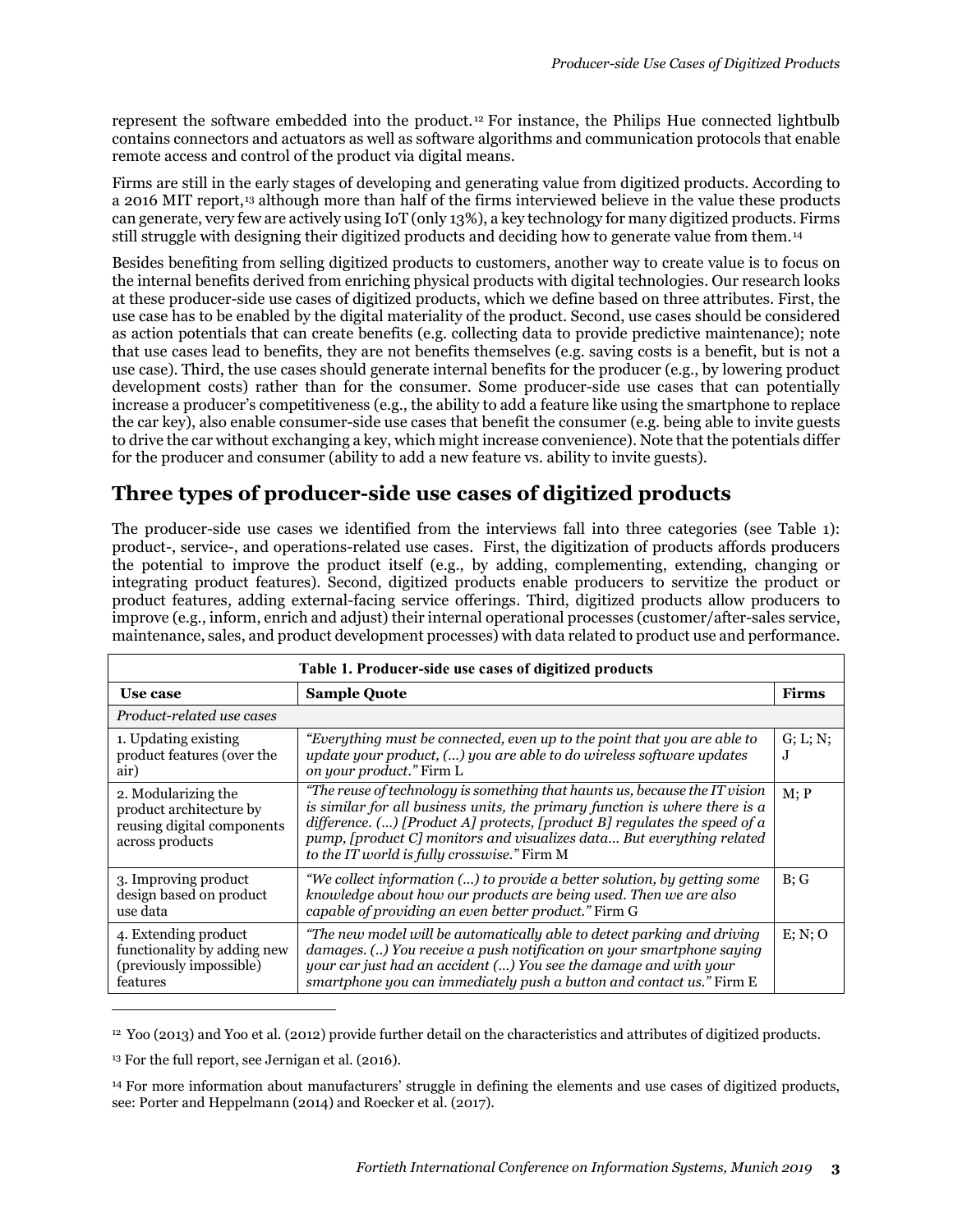| 5. Integrating additional<br>product functionality with<br>complementing products                               | "We have a clear direction working together with leading AI and PA<br>providers () All of them will be integrated in our products, having<br>really data unique experiences." Firm L                                                                                                                                                                                                                                                                                                                 |                     |  |  |
|-----------------------------------------------------------------------------------------------------------------|------------------------------------------------------------------------------------------------------------------------------------------------------------------------------------------------------------------------------------------------------------------------------------------------------------------------------------------------------------------------------------------------------------------------------------------------------------------------------------------------------|---------------------|--|--|
| 6. Facilitating an ecosystem<br>built on top of dig. product                                                    | "Each ecosystem partner can engage directly with each other but our<br>platform is the enabler in the ecosystem" Firm P                                                                                                                                                                                                                                                                                                                                                                              |                     |  |  |
| Service-related use cases                                                                                       |                                                                                                                                                                                                                                                                                                                                                                                                                                                                                                      |                     |  |  |
| 7. Offering<br>advice/consulting services<br>based on product use data                                          | "We can provide consulting services. We can look at the Fleet data and<br>tell our customers, we saw that you have a machine that () you are not<br>really using. But there is another machine that is totally running passed<br>its limit, () why don't you exchange those two machines? () Our<br>customers really react in a positive way, because they feel that we are<br>actually trying to help them with their daily business" Firm B                                                        |                     |  |  |
| 8. Adding services that<br>extend product<br>functionality                                                      | "We are still selling the physical products, but the main focus is on selling<br>a monthly subscription to the customer or monitoring their equipment or<br>detecting leakage somewhere." Firm K                                                                                                                                                                                                                                                                                                     |                     |  |  |
| 9. Offering pay-per-use<br>contracting                                                                          | "I'm not selling the asset, but I can offer the customer the output of the<br>asset as a service, because I can connect it to the platform and know how<br>much he produces." Firm A                                                                                                                                                                                                                                                                                                                 |                     |  |  |
| Operations-related use cases                                                                                    |                                                                                                                                                                                                                                                                                                                                                                                                                                                                                                      |                     |  |  |
| 10. Enriching the customer<br>service/after-sales process<br>with product<br>use/performance data               | "If something goes wrong and the customer calls our after-sales service<br>department, we ask for permission to look into the device and () our<br>team can actually look what's wrong. You don't have to explain it on the<br>phone or over email (), we have a very good idea (). We collect<br>additional data to support our after-sales needs." Firm I                                                                                                                                          | B; E; G;<br>I; K; P |  |  |
| 11. Informing the<br>maintenance service<br>process with product use<br>and performance data and<br>error codes | "If we have the telematics unit in as many machines as possible, our<br>service can actually remotely look at them and when there is a problem<br>with the machine, we already know what is going on. We know the serial<br>number, the part number of that machine, where it is and we know the<br>error code. If a service technician leaves to fix that machine he already<br>knows all these things and he can bring the right spare part." Firm B                                               | B; F; I;<br>H; K;   |  |  |
| 12. Offering remote<br>diagnosis and maintenance<br>services                                                    | "In the past, it was a huge pain for us to first of all find out that there is a<br>problem () and you had to go there to find out what is wrong with it.<br>Now you can do it remotely. () Let's say our service technicians are<br>taking a look at the fleet machines in the system () They could call a<br>customer and tell him, I looked at your machines, there is one that way<br>overdue a service checkup, it has 300,000 hours excel. (). Would you be<br>ok if we send somebody?" Firm B | B; G; L             |  |  |
| 13. Offering predictive<br>maintenance service                                                                  | "With connected products, we can move from regularly scheduled<br>maintenance to just in time [predictive] maintenance based on the actual<br>condition of the product." Firm H                                                                                                                                                                                                                                                                                                                      | A; F; H             |  |  |
| 14. Enriching the sales<br>process with product use<br>data                                                     | "Just give me all the customers next week where the machine hits a 1000<br>hour interval and then I just improve my marketing and sales process so<br>I only call you when you really need something and I don't call you to<br>say hey do you need something?" Firm C                                                                                                                                                                                                                               | B; C                |  |  |
| 15. Enhancing the product<br>development process with<br>prototyping, usage and<br>performance data             | "The whole point of making something digital is so you can have an<br>ongoing conversation with the customer about the product. You no<br>longer [need] focus groups to understand what features people like or<br>don't like, because you're getting real-time information on exactly what<br>features people are using and not using." Firm P                                                                                                                                                      | D; F; G;<br>I; O; P |  |  |
| 16. Facilitating co-<br>innovation by sharing data<br>with external partners                                    | "We partner with customers that are eager to take some risks, eager to<br>collaborate. They share with us their data, we share with them our data,<br>we share our common pain points and we co-innovate because it's good<br>for them and it's good for us." Firm F                                                                                                                                                                                                                                 | B; F                |  |  |

### **Table 1. Producer-side use cases of digitized products**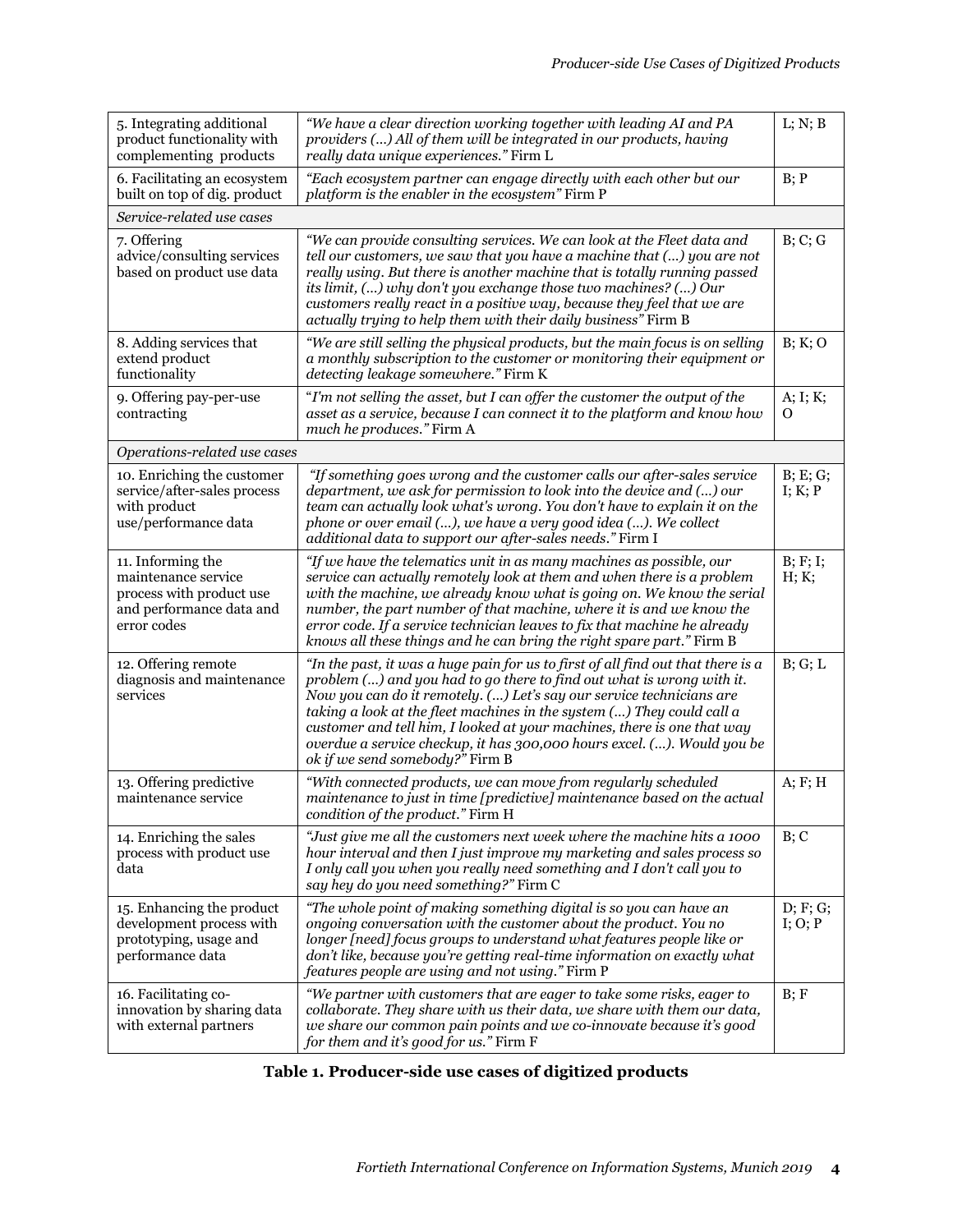As stated above, **product-related producer-side use cases** aim at enhancing the product offering itself. These producer-side use cases either relate to the product's design or its functionality. First, the digitization of products enables producers to enhance the design or architecture of the product. These use cases include remotely updating existing product features via product connectivity (e.g., Bluetooth, ZigBee), modularizing the product architecture by reusing common digital components across different products or improving the product design by collecting and analyzing product use and performance data. E.g., based on collected data, firms can see whether some product parts are under- or over-engineered and adjust the product design. Second, digitized products also allow producers to extend product functionality by adding features that are in some cases even impossible without digitization and by integrating additional product functionality with third party provided components and products. For instance, firm E mentioned the potential of adding a new feature to a connected car in which customers can get real-time notifications in case of damage to their car in their absence (e.g., parking lot). Firms also mentioned the potential of facilitating an ecosystem that builds on top of the digitized product (i.e. using the product as a foundation for a multi-sided platform that connects different products and solutions, akin to the iOS App Store).

The focus of the identified **service-related use cases** also relies on enriching the firm's offering, but in this case by either servitizing some product features or the entire product. We identified increasing levels of servitization along the three use cases in this category (see Table 1). On the most basic level, the digitization of products enables producers to add services that are relatively loosely based on the product offering, such as consulting services (e.g., by monitoring product use data, producers can provide suggestions for efficiency improvements). Other use cases present the potential of turning integral product functionality into services (e.g., by adding a subscription service for equipment condition monitoring). Finally, interviewees also indicated the potential of fully servitizing the product by offering pay-per-use contracting in which the customer no longer buys the asset, but only pays for its use or an outcome.

While product- and service-related use cases focus on enriching the offering or generating new revenue streams, **operations-related use cases** aim at improving producers' internal processes regarding how the offerings are developed, sold, and serviced. From the interviews, we identified use cases relating to customer/after-sales service, maintenance, sales, and product development processes. First, digitized products enable producers to enrich their customer/after-sales service with product use and performance data. As mentioned by Firm I, with digitized products, producers can access devices remotely and identify problems without the need to discuss with customers, thus streamlining the process. Besides, firms can monitor the performance of the product and contact those customers who need new parts or services in a more targeted way. Second, digitized products allow producers to inform maintenance processes, by reporting information about product status (e.g., error codes) once an issue occurred, by offering the ability to fix issues remotely, or by enabling predictive maintenance. Third, digitized products enable producers to enrich their sales process. As firm C mentioned, based on the data collected by digitized products, firms can improve their marketing and sales processes and target their customers better focusing on their individual needs. Fourth, digitized products afford producers the potential to improve the product development process by collecting and analyzing data from prototyping, product use and performance. For instance, product digitization can provide producers with a better understanding of the customer and, thus, eliminate the need for focus groups in the product development process (Firm P). Besides, it can also facilitate coinnovation with partners through sharing product use and performance data among all partners.

Whereas most interviewees perceived use cases for improving operations (13 firms), fewer referred to improving products (9 firms) and services (7 firms). This reflects physical producers' familiarity with process digitization, which is closely linked to cost savings and operations improvement. [15](#page-4-0) As interviewee C said, *"the whole value [for the producer] as a supplier is to improve process efficiency and eliminate waste, and so there can be very big gains here."*

Out of the 16 firms, 13 perceived more than one use case. However, fewer mentioned use cases in two (7 firms) or three (3 firms) categories (product-, service-, operations-related use cases). In other words, half of interviewees focused on either product, service-, or operations-related use cases. This suggests that not all producers perceive the same use cases, but that there are certain conditions in which some use cases are perceived as more instrumental than others are.

 $\overline{a}$ 

<span id="page-4-0"></span><sup>15</sup> Ross (2017) and Yoo et al. (2010) provide further insights into manufacturers' familiarity with process digitization.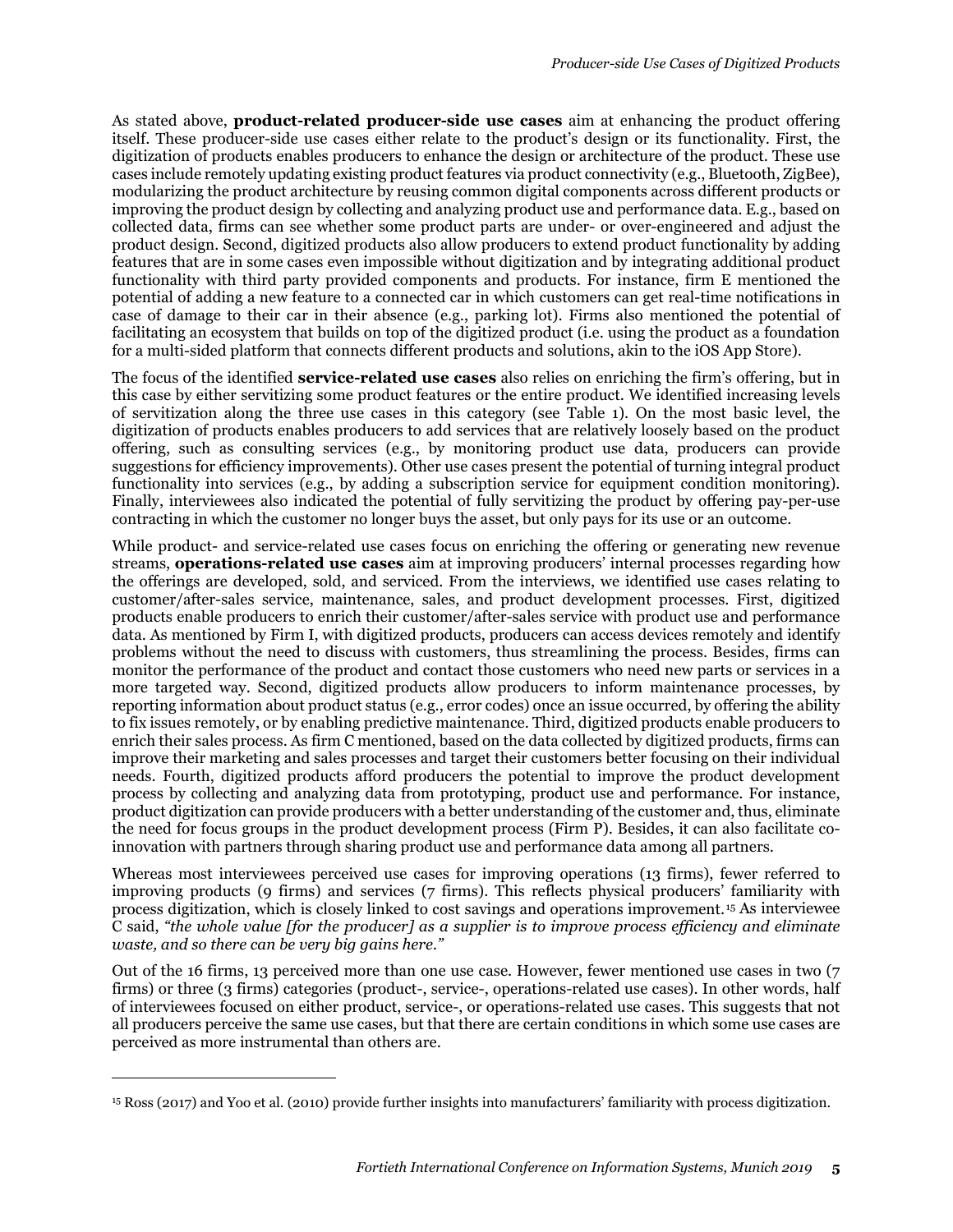#### *Which producer-side use cases matter most to you?*

While there will be no recipes to tell companies which producer-side use cases they should focus on, a company's business strategy should be an important guideline to consider. In this section, we try to answer our second research question by mapping our list of producer-side use cases to the three value disciplines of operational excellence, customer intimacy, and product leadership proposed by Treacy and Wiersema (see Table 2).<sup>[16](#page-5-0)</sup> The mapping is categorized in three levels; high  $(+++)$ , medium  $(+)$ , and low  $(+)$ , depending on the potential impact that each use case has on each value discipline. While some use cases seem to be exclusively linked to one value discipline, most use cases are linked to two or more value disciplines, as they have the potential to contribute to generating customer value in more than one discipline.

| Table 2. Mapping of producer-side use cases and value disciplines |                                                                                                             |           |            |             |  |  |  |
|-------------------------------------------------------------------|-------------------------------------------------------------------------------------------------------------|-----------|------------|-------------|--|--|--|
|                                                                   | Producer-side use cases of digitized products                                                               | Ops. Exc. | Cust. Int. | Prod. Lead. |  |  |  |
| Product<br>-related<br>use<br>cases                               | 1. Updating existing product features over the air                                                          | $++$      | $^{+}$     | $+++$       |  |  |  |
|                                                                   | 2. Reusing digital components across products                                                               | $++$      |            |             |  |  |  |
|                                                                   | 3. Improving the product design with prod. use data                                                         | $++$      | $+$        | $+++$       |  |  |  |
|                                                                   | 4. Extending product functionality                                                                          |           | $++$       | $+++$       |  |  |  |
|                                                                   | 5. Integrating add. product funct. with compl. products                                                     |           | $++$       | $+++$       |  |  |  |
|                                                                   | 6. Facilitating an ecosystem built on top of dig. product                                                   |           | $++$       | $+++$       |  |  |  |
| Service-<br>related<br>use<br>cases                               | 7. Offering consulting services based on prod. use data                                                     |           | $+++$      | $+$         |  |  |  |
|                                                                   | 8. Adding services that extend product functionality                                                        |           | $++$       | $^{+ + +}$  |  |  |  |
|                                                                   | 9. Offering pay-per-use contracting                                                                         |           | $+++$      |             |  |  |  |
| Ops-<br>related<br>use<br>cases                                   | 10. Enriching the customer service/after-sales process                                                      | $+++$     | $+++$      |             |  |  |  |
|                                                                   | 11. Enriching the maintenance service process                                                               | $+++$     |            |             |  |  |  |
|                                                                   | 12. Offering remote diagnosis and maintenance services                                                      | $+++$     |            |             |  |  |  |
|                                                                   | 13. Offering predictive maintenance service                                                                 | $+++$     |            |             |  |  |  |
|                                                                   | 14. Enriching the sales process with product use data                                                       | $+++$     | $+++$      | $++$        |  |  |  |
|                                                                   | 15. Enriching the product development process with<br>prototyping, product use and product performance data | $+++$     |            | $++$        |  |  |  |
|                                                                   | 16. Facilitating co-innovation sharing data with partners                                                   | $^{+}$    | $++$       | $++$        |  |  |  |

#### **Table 2. Mapping of producer-side use cases and value disciplines**

Whereas companies that focus on the **operational excellence** value discipline aim at excelling in their internal processes by providing products, services and solutions at superior prices and minimal costs, companies pursuing **customer intimacy** have their focus on tailoring their products, services and solutions to specific customer segments and niches in order to fulfil specific customer needs. Finally, companies aiming at **product leadership** are centered on continuously enhancing their offerings by providing leading-edge products, services and solutions that outcompete their rivals.

So which producer-side use cases should companies pursue? The choice will be specific to every company. A company focusing on **product leadership** might want to prioritize product- and service-related use cases. Use cases such as 1, 3, 4, 5, 6 and 8 have the highest potential to contribute to the company's strategic goals. At the same time, most of these use cases will also have a moderate impact on achieving **customer intimacy,** by helping the firm to generate customer insights based on the data collected by the digitized products (use cases 4, 5, 6 and 8), or on **operational excellence**, by improving the internal processes efficiency and cutting on costs (use cases 1 and 3). Besides these use cases, companies aiming at **product** 

1

<span id="page-5-0"></span><sup>&</sup>lt;sup>16</sup> For more detailed information on the characteristics, attributes and benefits of the three value disciplines, see: Treacy and Wiersema (1993).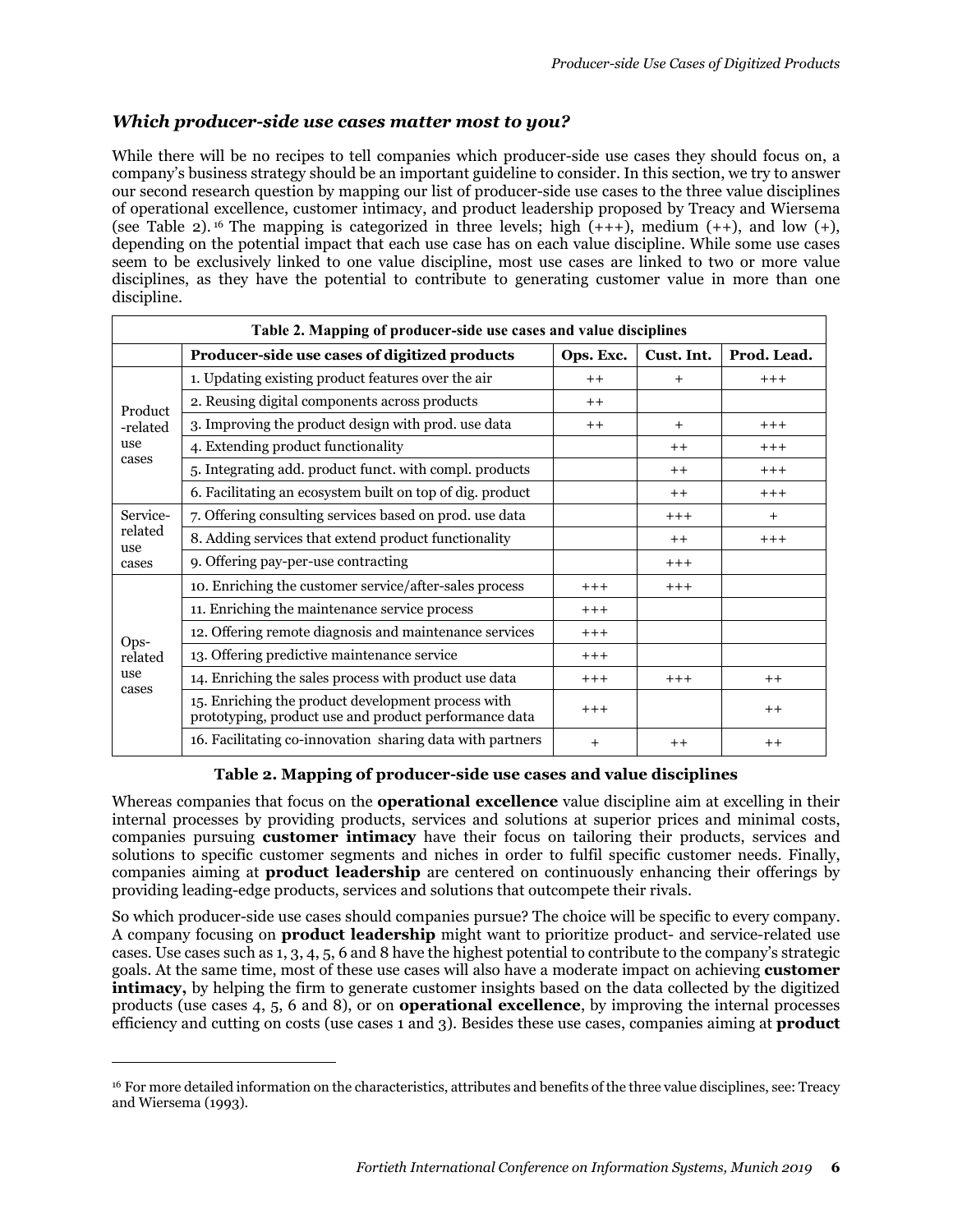**leadership** might also moderately benefit from use cases such as 14, 15 and 16, as these provide competitive advantage to the firm regarding speed and market reaction.

While there are some overlaps, **customer intimacy** will be enhanced most by all those use cases that help to learn more about the customer by collecting data to then optimize its processes and offerings towards its customer segment. Therefore, use cases 7, 9, 10 and 14 have the potential to have the highest impact on value generation for those firms that aim at customer intimacy, while use cases 4, 5, 6, 8 and 16 might moderately contribute to achieving their strategic goals.

Finally, companies with an **operational excellence** strategy will probably benefit most from processrelated use cases (10, 11, 12, 13, 14 and 15) and moderately from use cases 1, 2 and 3.

# **Preliminary guidelines for practitioners**

This paper identified a diverse set of producer-side use cases for digitized products. Based on this, we derive three preliminary, and thus still broad, guidelines for practitioners:

- **(1) When developing digitized products, also consider internal value creation opportunities**: Our interviewees highlighted many different ways how producers can benefit from digitized products beyond selling more products that have digital features that customers find attractive. Thus, when building digitized products, companies should consider these producer-side use cases as they might provide a source of value generation.
- **(2) Take stock and identify blind spots:** Our list in Table 1 helps companies assess which producerside use cases they are already implementing and which ones they have not yet considered, thus helping them avoid blind spots. There can be good reasons for not implementing certain use cases. For example, some use cases might not fit the company's priorities, which brings us to the next guideline.
- **(3) Prioritize use cases:** We're not suggesting that every company should pursue all producer-side use cases. Having a long list of potential use cases helps identify blind spots, but it also provides a prioritization challenge: which use cases to focus on first. No company we interviewed had implemented all use cases. As we suggest below, we will study how companies prioritize their use cases.
	- A top-down way for prioritization is considering strategic fit: In this paper, we mapped the use cases to value disciplines. Similarly, companies might want to look at their choices of implemented use cases: do they match the company's strategic goals? If not, why not? Note that a mismatch might not be bad—as long as there are good reasons. Maybe a company is using digitized products to introduce a strategic shift? For example, several previously product-focused manufacturers were aiming to move to solution-based business models requiring a shift to more customer intimacy.
	- A more bottom-up way for prioritization is to look at the company's existing competencies: if a company does not have the required capabilities to successfully implement and generate value from a certain use case, it might have to de-prioritize that use case to first build the required capabilities. We are currently studying which capabilities are required to generate value from certain use cases.

# **Concluding remarks**

Based on 19 interviews with 16 firms, this research study identified 16 producer-side use cases of digitized products across three categories – product-, service- and operations-related. We suggest that in this early stage of digitized products and their use cases, rather than only thinking about consumer-side benefits, firms can profit—maybe even more— from reaping internal benefits from digitized products. We map the producer-side use cases to the three value disciplines of operational excellence, customer intimacy and product leadership, and provide some preliminary guidelines to help firms build a prioritized portfolio of use cases when digitizing their products.

Our study has several limitations. First, we selected the interviewed companies following a convenience sampling and only conducted one interview for most firms. However, given the early stage of IoT/analytics inclusion into previously pure physical products, we were able to investigate sixteen large manufacturers that have implemented and introduced digitized products in the market and we were able to get rich insights from managers that are closely working in the digitization of products at their companies. Second, it is important to also note that given the early stage of these technologies, most interviewees claimed to be in an initial phase regarding product digitization at their companies. Therefore, more research is needed in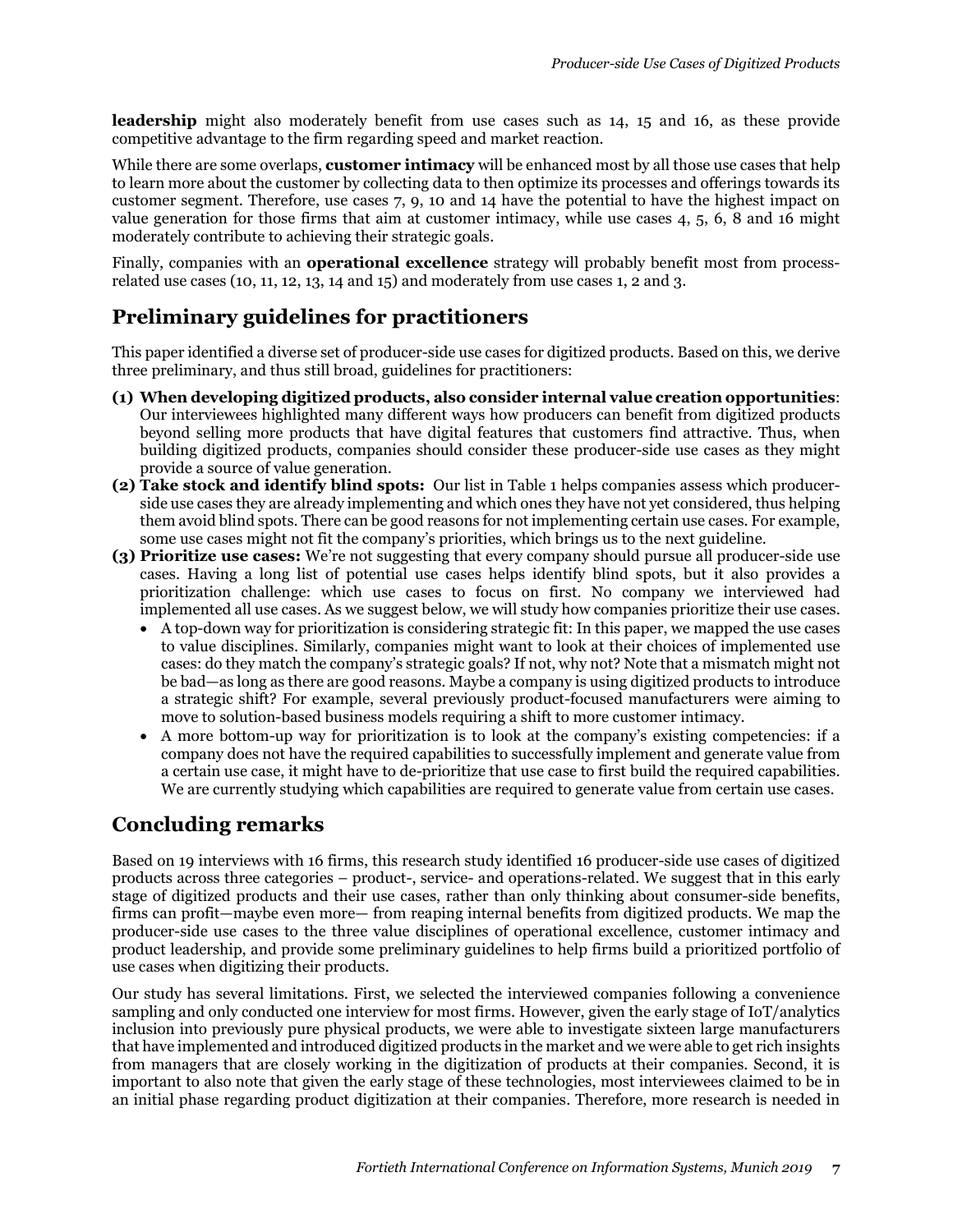order to investigate which use cases will succeed and which ones will not, as well as the capabilities that are needed for generating value from each use case. Third, we used the value-disciplines of Treacy and Wiersema, but did not ask our interviewees to map the use cases to them. Thus, it might be that the investigated firms see differences in the mapping or that they follow other criteria for the prioritization of use cases. In this sense, more research is required to empirically investigate how companies prioritize the use cases they want to focus on.

We are currently conducting an in-depth case study with a global producer of digitized products that has implemented various producer-side use cases in order to learn how firms prioritize their use cases and to identify those capabilities required to generate value from certain use cases. This study will help us to provide more detailed guidelines for producers of digitized products.

#### **References**

- Gioia, D. A., Corley, K. G., and Hamilton, A. L. 2012. "Seeking Qualitative Rigor in Inductive Research," *Organizational Research Methods* (16:1), pp. 15-31.
- Herterich, M., Eck, A., and Uebernickel, F. 2016. "Exploring How Digitized Products Enable Industrial Service Innovation – an Affordance Perspective," in: *Proceedings of the 24th European Conference on Information Systems.* Dublin, Ireland.
- Hui, G. 2014. "Do People Really Want Smarter Toothbrushes?," *Harvard Business Review* [online]:http://blogs.hbr.org/2014/03/do-people-really-want-smartertoothbrushes/
- Ives, B., Rodriguez J.A., and Palese, B. 2016. "Enhancing Customer Service through the Internet of Things and Digital Data Streams," *MIS Quarterly Executive* (15:4), pp. 279-297.
- Jernigan, S., Ransbotham, S., and Kiron, D. 2016. "Data Sharing and Analytics Drive Success with IoT." *MIT Sloan Management Review Research Report*.
- Lehrer, C., Wieneke, A., vom Brocke, J., Jung, R., and Seidel, S. 2018. "How Big Data Analytics Enables Service Innovation: Materiality, Affordance, and the Individualization of Service," *Journal of Management Information Systems* (35:2), pp. 424-460.
- Mocker, M., and Fonstad, N. O. 2017. "How AUDI AG is Driving Toward the Sharing Economy," *MIS Quarterly Executive* (16:4), pp. 279-293.
- Mocker, M., Ross, J. W., and Beath. C. M. 2019. "How Companies Use Digital Technologies to Enhance Customer Offerings – Summary of Survey Findings," *MIT CISR WP*, no. 434.
- Nambisan, S., Lyytinen, K., Majchrzak, A., and Song, M. 2017. "Digital Innovation Management: Reinventing Innovation Management Research in a Digital World," *MIS Quarterly* (41:1), pp. 223-238.
- Novales, A., Mocker, M., and Simonovich, D. 2016. "IT-Enriched 'Digitized' Products: Building Blocks and Challenges," in: *Proceedings of the 22nd Americas Conference on Information Systems.* San Diego, US.
- Porter, M. E., and Heppelmann, J. E. 2014. "How Smart, Connected Products Are Transforming Competition," *Harvard Business Review* (92:11), pp. 64-88.
- Roecker, J., Mocker, M., and Novales, A. 2017. "Digitized Products: Challenges and Practices from the Creative Industries," in: *Proceedings 23rd Americas Conference on Information Systems.* Boston, US.
- Ross, J. W. 2017. "Don't Confuse Digital with Digitization," *MIT Sloan Management Review* [online]: https://sloanreview.mit.edu/article/dont-confuse-digital-with-digitization/
- Strauss, A., and Corbin, J. 1998. *Basics of qualitative research: Techniques and procedures for developing grounded theory*, Thousand Oaks, CA: Sage.
- Treacy, M., and Wiersema, F. 1993. "Customer Intimacy and other value disciplines*,*" *Harvard Business Review*, January-February, 84-93.
- Yoo, Y. 2013. "The Tables Have Turned: How Can the Information Systems Field Contribute to Technology and Innovation Management Research?" *Journal of the Association for Information Systems* (14:5), pp. 227-236.
- Yoo, Y., Boland, R. J., Lyytinen, K., and Majchrzak, A. 2012. "Organizing for Innovation in the Digitized World," *Organization Science* (23:5), pp. 1398-1408.
- Yoo, Y., Henfridsson, O., and Lyytinen, K. 2010. "The New Organizing Logic of Digital Innovation: An Agenda for Information Systems Research," *Information Systems Research* (21:4), pp. 724-735.